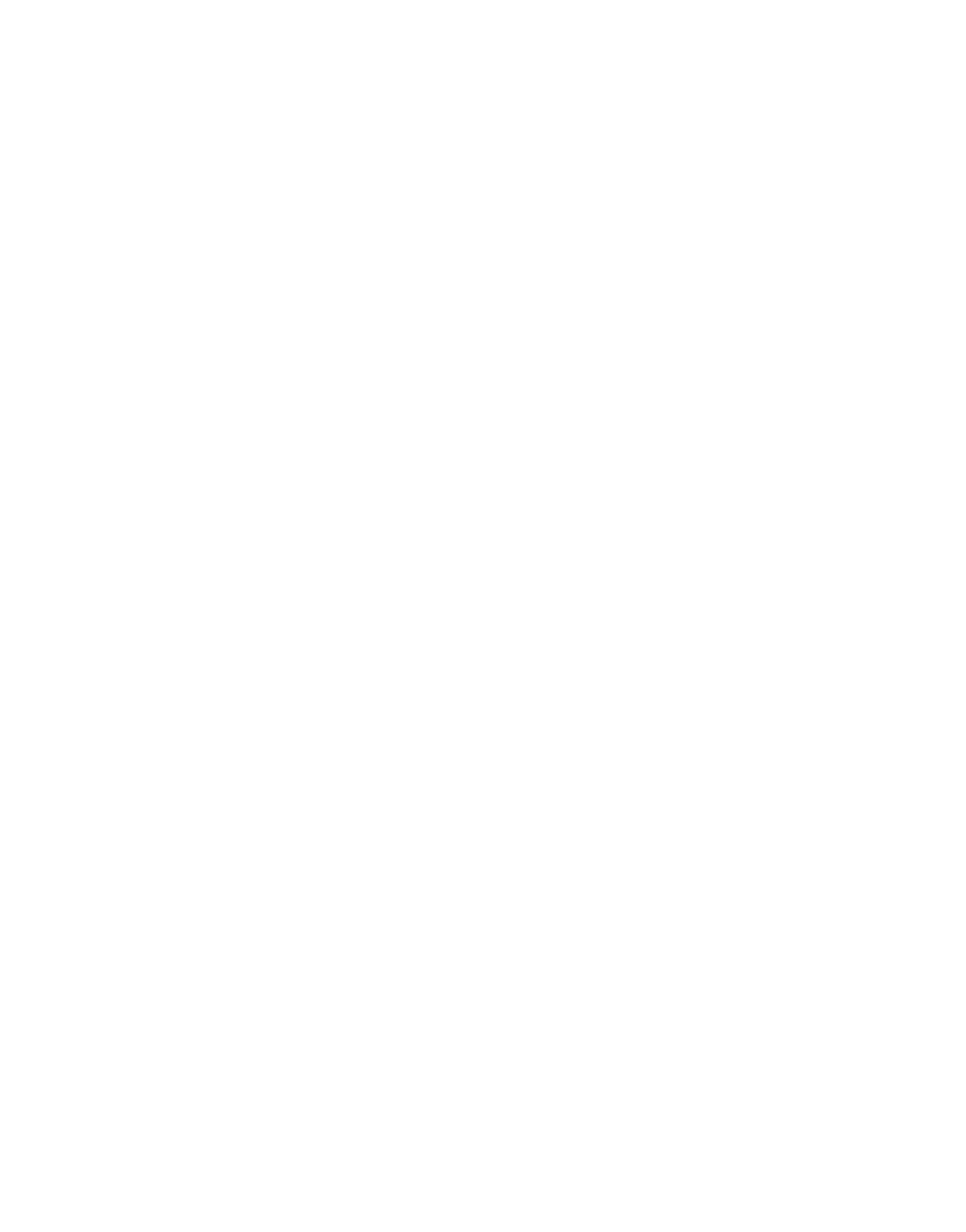

**MARYANNE MORSE**  Clerk of the Circuit Court Seminole County

June 4,2010

The Honorable Bob Dallari Chairman The Board of County Commissioners Seminole County, Florida 1101 East First Street Sanford, FL 32771

Dear Mr. Chairman:

I am very pleased to present you with the attached full scope audit report of the Neighborhood Stabilization Program.

The audit found conditions that warrant management's attention. These conditions and management's corrective action plans are included in the report that follows.

I would like to personally thank the Community Services Department personnel for their assistance throughout the course of this audit. Their assistance was deeply appreciated. With warmest personal regards, I am

Most cordially, Wayne Dr.

Maryanne Morse Clerk of the Circuit Court Seminole County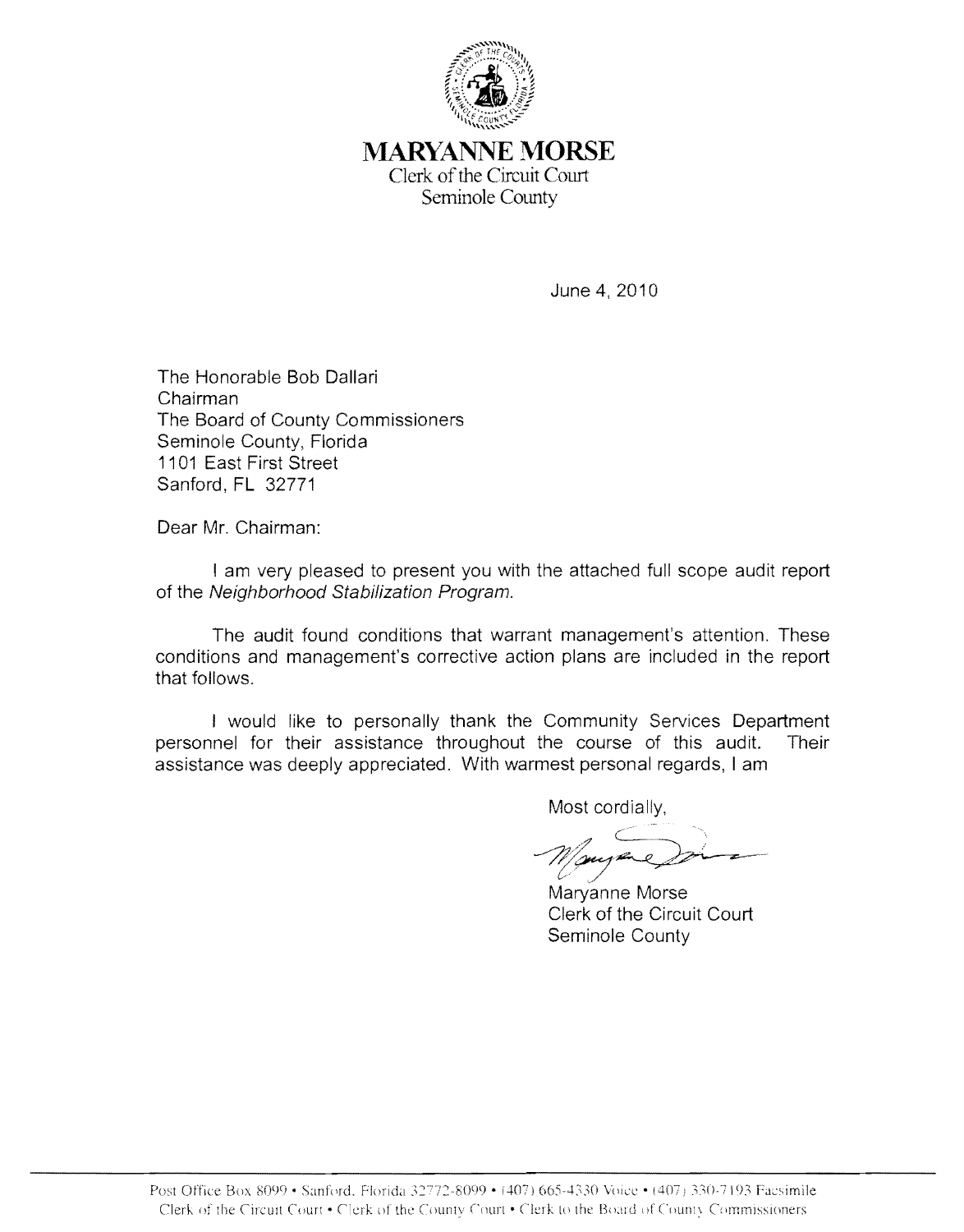#### **DISTRIBUTION LIST**

BOARD OF COUNTY COMMISSIONERS Mr. Bob Daliari Mr. Michael McLean Mr. Dick Van Der Weide Mr. Carlton Henley Ms. Brenda Carey

> COUNTY MANAGER'S OFFICE Mr. Joseph A. Forte

DEPARTMENT OF COMMUNITY SERVICES Ms. Michele Saunders

BOARD OF COUNTY COMMISSION RECORDS Ms. Sandy McCann

| Prepared by:               |  |
|----------------------------|--|
| The Office of the          |  |
| Clerk of the Circuit Court |  |
|                            |  |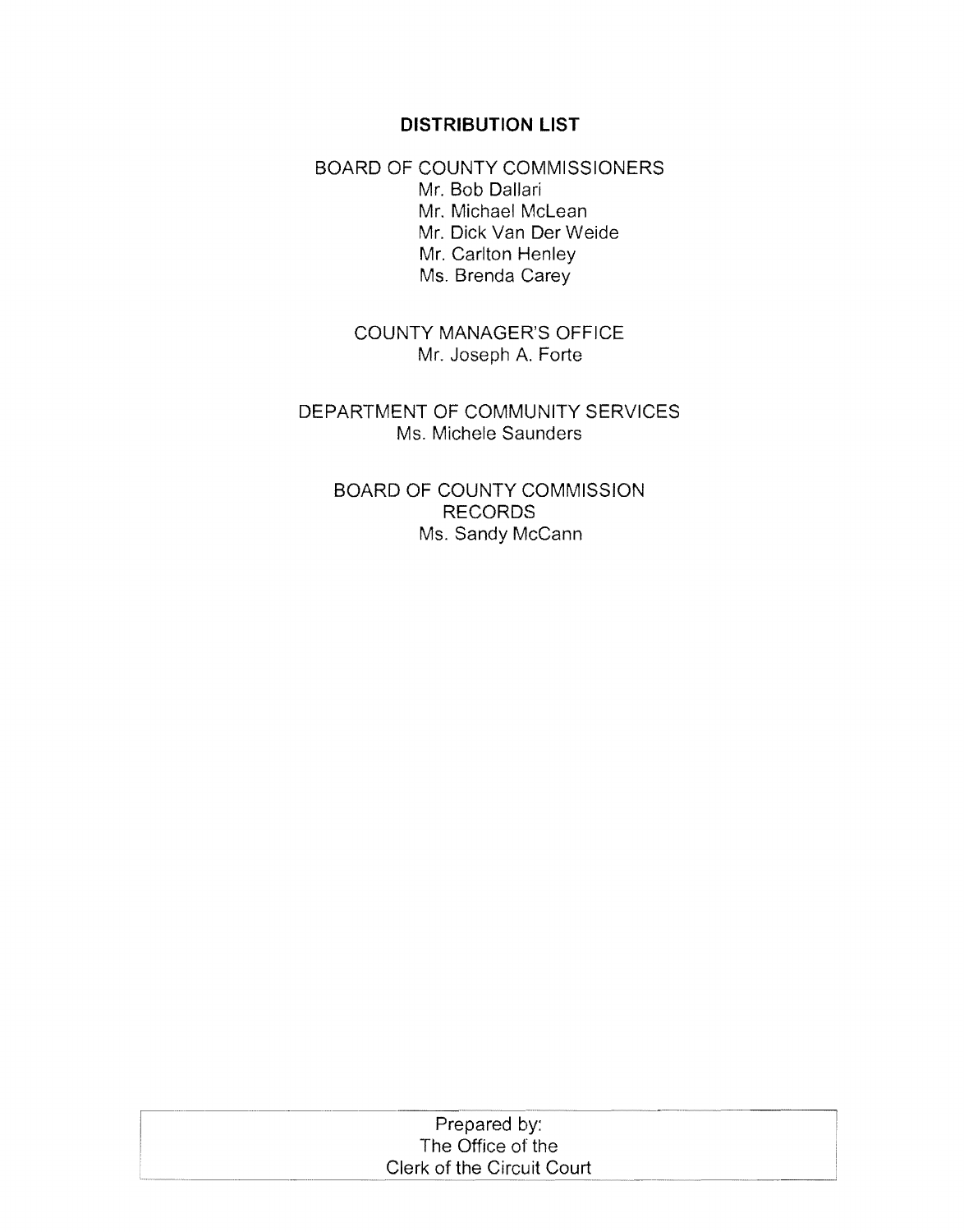# TABLE OF CONTENTS

# Transmittal letter

# Findings and Recommendations

|    | 1. Insurance policies for NSP acquired properties were not obtained<br>from developers.                       |
|----|---------------------------------------------------------------------------------------------------------------|
|    |                                                                                                               |
| 2. | Insurance policies for resale properties should be for longer periods.                                        |
|    | 3. Administrative dollars allocated for program management and<br>monitoring should be used for such purpose. |
|    | 4. Energy audits should be conducted as required by the Scope of<br>Services.                                 |
|    | 5. Building permits should be obtained for rehabilitation work that<br>requires permits.                      |
|    |                                                                                                               |
|    | 6. Certificate of final inspection of rehabilitation work should be<br>maintained for houses rehabilitated.   |
|    |                                                                                                               |
|    | 7. Signed income qualification documentation should be retained in<br>tenants' files.                         |
|    |                                                                                                               |

| Prepared by:               |  |
|----------------------------|--|
| The Office of the          |  |
|                            |  |
| Clerk of the Circuit Court |  |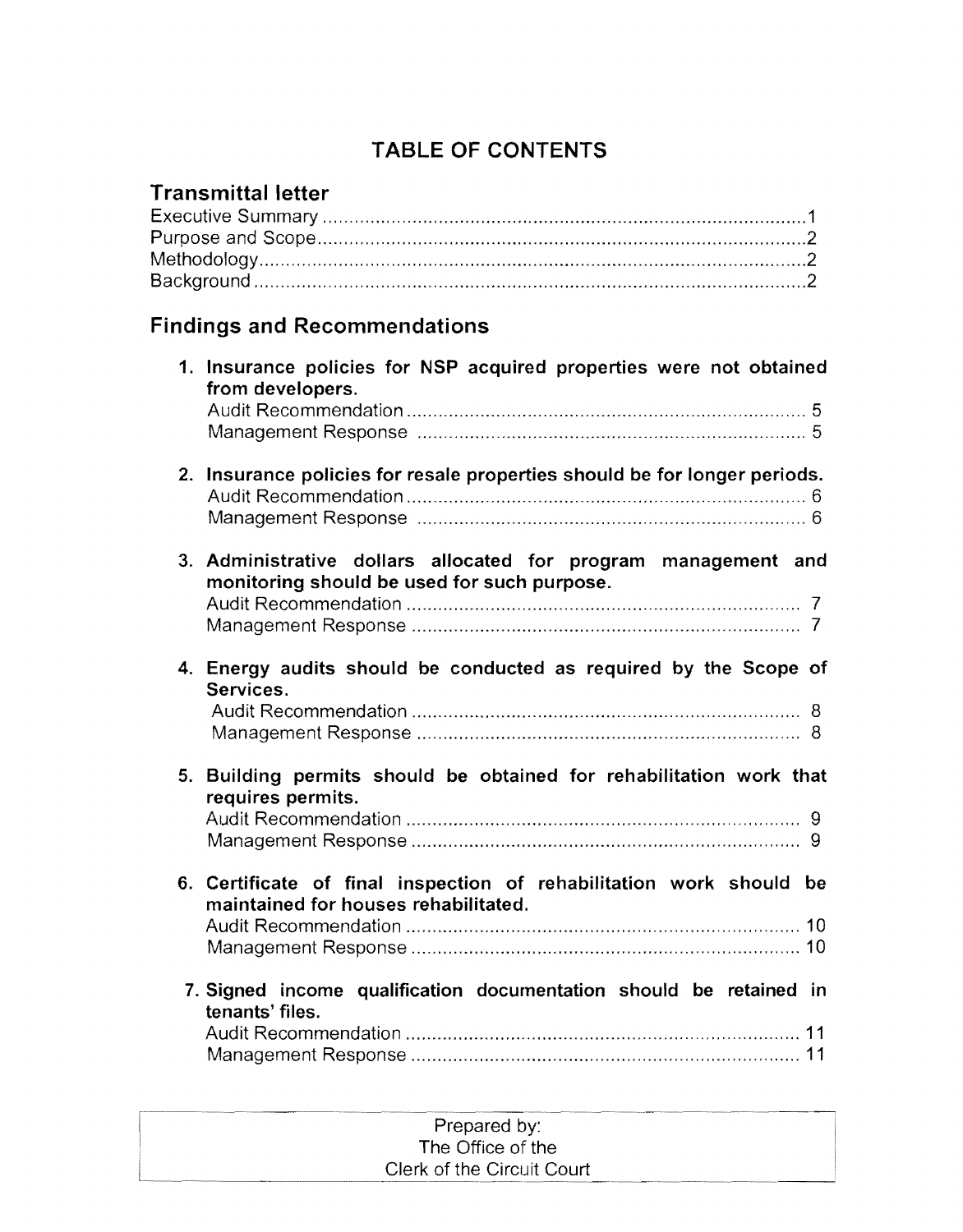# **Seminole County Department of Community Services Community Assistance Division**

# **Audit of the Neighborhood Stabilization Program**

# **EXECUTIVE SUMMARY**

In December 2009, the Clerk's Internal Audit department conducted a limited review of nine (9) payment vouchers in connection with the Neighborhood Stabilization Program (NSP). The limited review resulted in seven (7) findings which precipitated the need to ensure adequate controls were in place over the NSP grant. As a result, a full scope audit was initiated.

This report presents the results of our audit of the NSP grant agreement between Seminole County, Community Services Department-Community Assistance Division (the "County") and the U.S. Department of Housing and Urban Development (HUD). Our objective was to evaluate whether the County has established adequate controls over the NSP properties acquired to date.

In addition to the findings observed from the limited review, we noted the findings below and concluded that:

- Insurance policies for NSP acquired properties were not obtained from developers;
- Insurance policies for resale properties should be for longer periods;
- Administrative dollars allocated for program management and monitoring should be used for such purpose;
- Energy audits should be conducted as required by the Scope of Services;
- Building permits should be obtained for rehabilitation work that requires permits;
- Certificate of final inspection of rehabilitation work should be maintained for houses rehabilitated; and
- Signed income qualification documentation should be retained in tenants' files.

We have included specific recommendations following each of our findings in the Findings and Recommendations Section of this report.

|  | Prepared by:      |                            |  |
|--|-------------------|----------------------------|--|
|  | The Office of the |                            |  |
|  |                   | Clerk of the Circuit Court |  |
|  |                   |                            |  |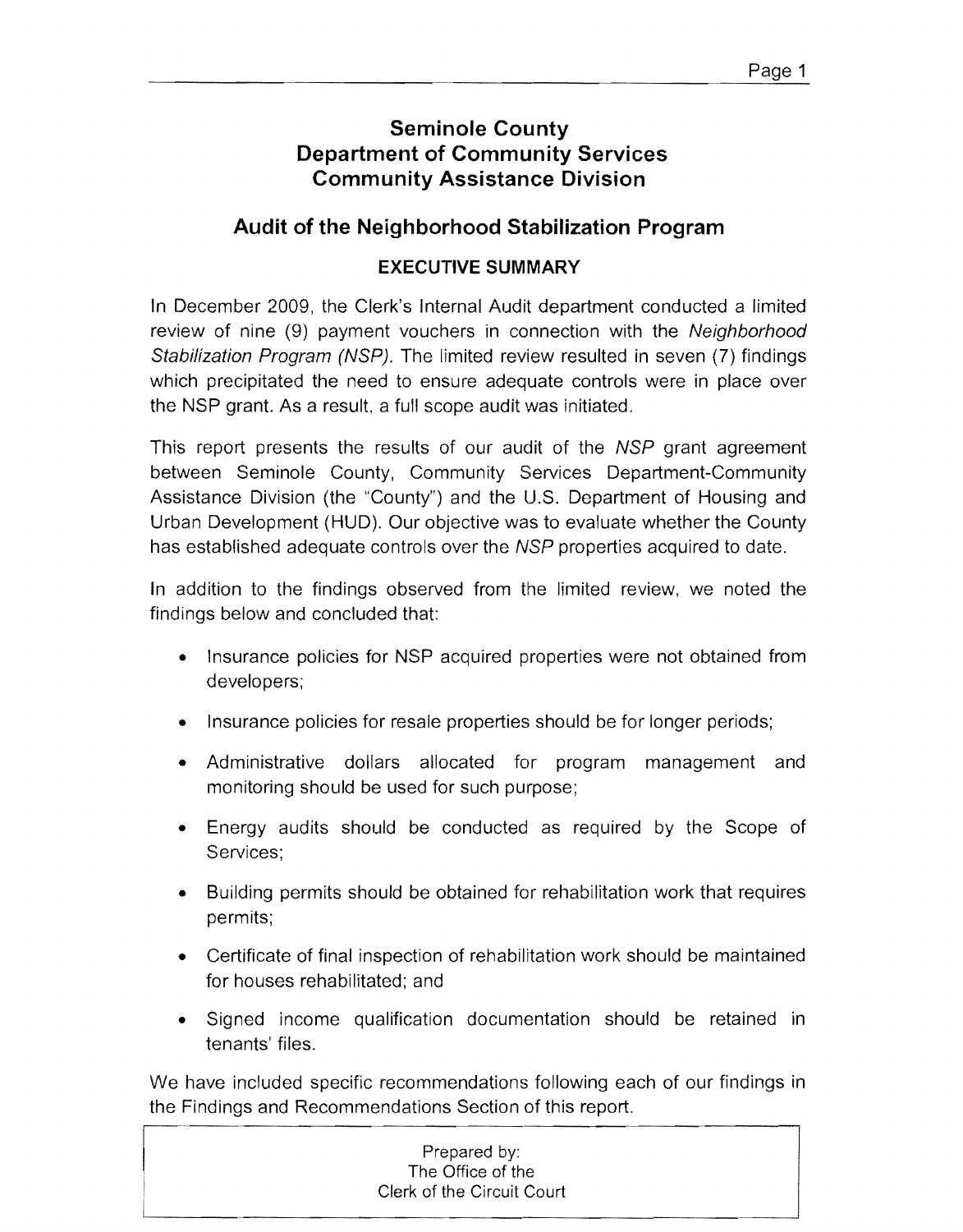# **PURPOSE and SCOPE**

This audit was performed as a direct correlation of the findings and observations from the limited review of the NSP. The purpose of the audit was to evaluate the adequacy of internal controls over the NSP acquired properties to date.

#### **METHODOLOGY**

To accomplish our objectives, we:

- Interviewed Community Services Department personnel.
- Reviewed:
	- o Agreements with developers;
	- o Work estimates and work orders for rehabilitation work;
	- o Inspection reports by independent inspectors;
	- o Independent appraisals of NSP properties acquired;
	- $\circ$  Tenant lease agreements for rental properties;
	- o Vouchers submitted by developers;
	- Recording of Restrictive Use Covenants;  $\circ$
	- $\circ$  Property taxes and insurance policies;
	- $\circ$  Final inspections of rehabilitation work; and
	- $\circ$  Tenant files for leased properties.

The audit was performed by the Clerk's Internal Audit Department.

### **BACKGROUND**

The Neighborhood Stabilization Program (NSP) was created under the Housing and Economic Recovery Act of 2008. It was established for the purpose of stabilizing communities that have suffered from rising residential foreclosures and property abandonment. The NSP permits States and local governments to purchase foreclosed homes at a discount and rehabilitate or redevelop them in order to respond to rising foreclosures and falling home values.

| Prepared by:               |
|----------------------------|
| The Office of the          |
| Clerk of the Circuit Court |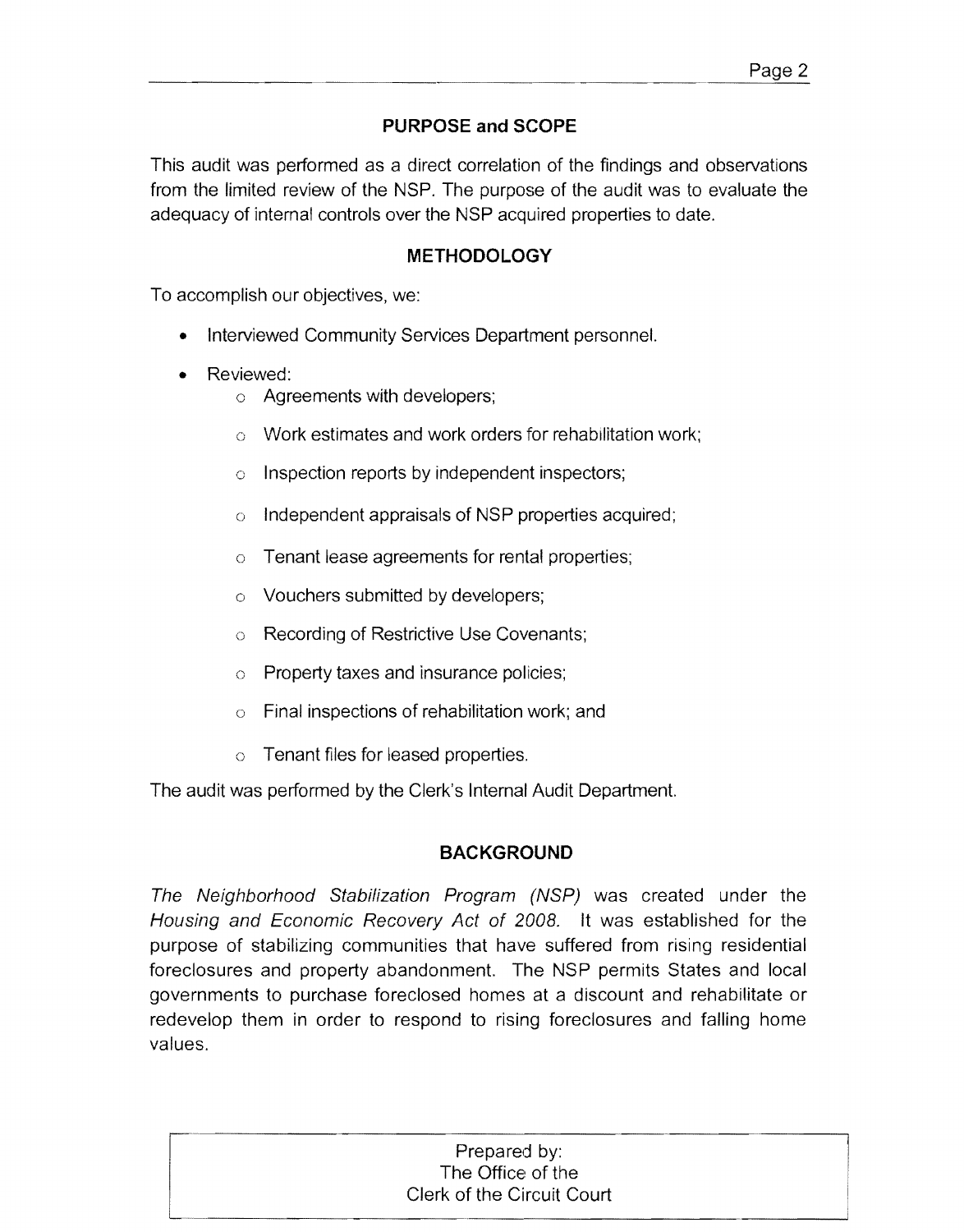In November 2008, the County submitted the 2008-2009 substantial amendment One-Year Action Plan for the Neighborhood Stabilization Program (the "Plan"). In the Plan, the County identified the geographic areas of greatest need based on the number of home foreclosures between August 1, 2007 and September 2008.

Due to the number of foreclosures in the County, HUD deemed the County to be an entitlement county, which allowed the County to contract directly with HUD for the NSP funding. The NSP funds allocated to the County was based on the percentage of home foreclosures; the percentage of home financed by sub-prime mortgages and the percentage of homes in default or delinquent. The amount allocated to the County was \$7,019,514. The County has eighteen (18) months (June 30, 2010)<sup>1</sup> to spend or obligate the funds; however, the program's end date is December 31,2013.

In March 2009, the County sought Request for Proposals (RFP) from entities to acquire abandoned or foreclosed properties for resale or rental to low, moderate and middle income qualified households. Qualified organizations would provide the following activities:

- Acquire; Rehabilitate and Resale the property to income qualified individuals.
- Acquire; Rehabilitation and Rent the property to income qualified individuals.

The County retained an appraisal company to determine the market value of the properties. The County acquired the properties discounted from the appraised value on behalf of the developer. In addition to acquiring the property, the County pays the rehabilitation costs and a developer's fee for that property.

Since the property is acquired in the Developer's name a restrictive use covenant is recorded restricting use of the property to provide housing for low, moderate or middle income households for a period of twenty (20) years from the recording date.

In an effort to assess the established controls over the NSP, the Clerk's Internal Audit Department performed an audit of the NSP properties acquired through January 31, 2010, to ensure NSP funds are spent pursuant to the terms of the Plan submitted to HUD as well as the executed agreement with the developers.

 $<sup>1</sup>$  An extension has been granted thru September 30, 2010.</sup>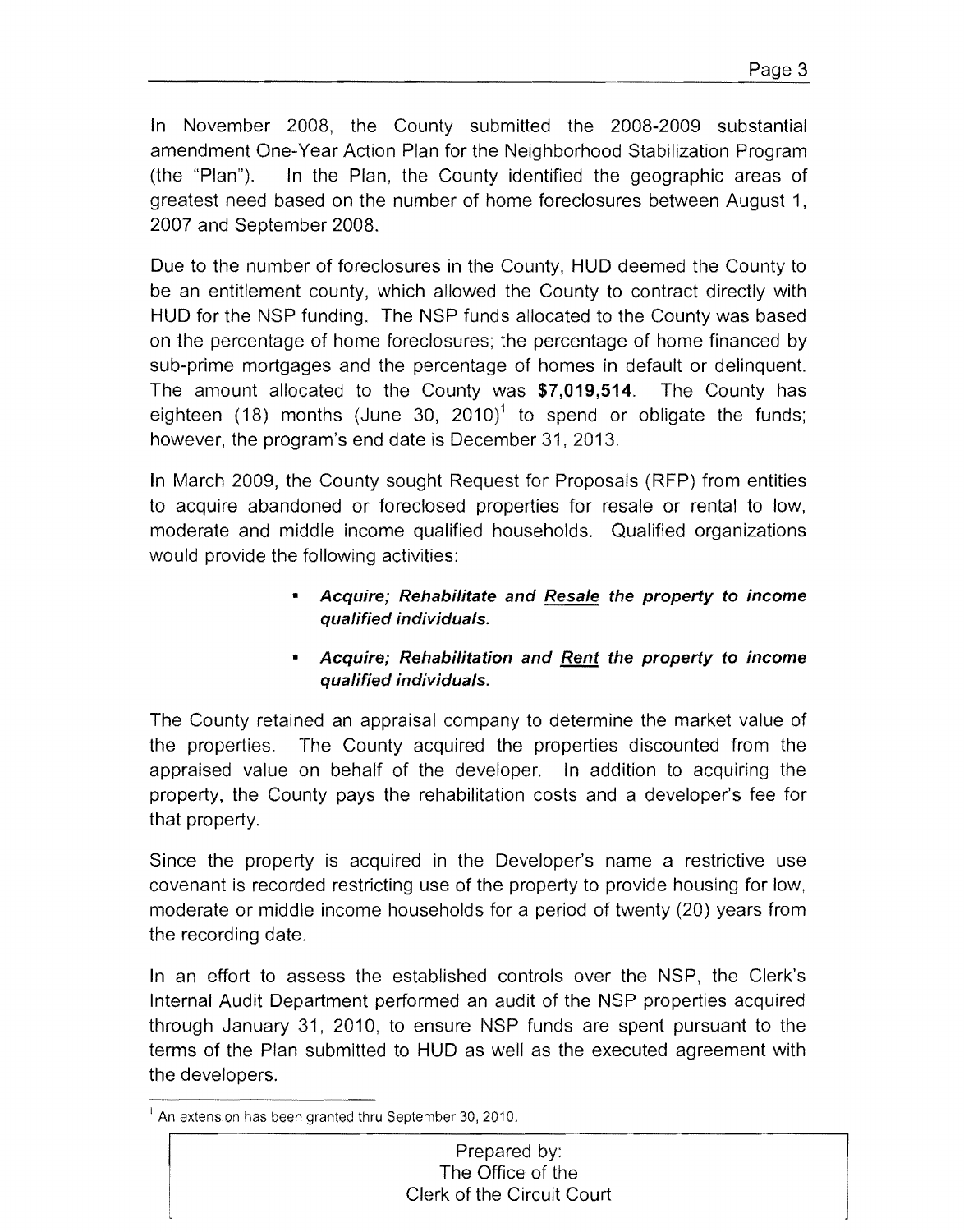The following were observed based on discussions with the Community Services Department (the "Department") staff.

- Approximately \$3 million will be used to acquire, rehabilitate and **resale homes** to low, moderate and middle income qualified families.
- Approximately \$1.8 million will be used to acquire, rehabilitate and **provide rental** to low, moderate and middle income qualified families.
- Approximately \$1.5 million of the NSP funds will be used to provide **soft second mortgages** to low, moderate and middle income qualified families.
- Approximately \$702,000 will be used to cover **administrative expenses.**

As of January 31, 2010, the County acquired 38 properties; 14 properties for re-sales and 24 rental properties.

# **OVERALL EVALUATION**

As of January 31, 2010, the Department incurred expenditures of approximately \$3.3 million in connection with the acquisition, soft second mortgages, rehabilitation costs, developer fees and administrative fees such as: inspection fees, appraisal fees and recording fees. Overall we concluded that although some new procedures have been adopted by the Department since the limited review, internal controls over the NSP need to be strengthened. See our Findings and Recommendations following this page.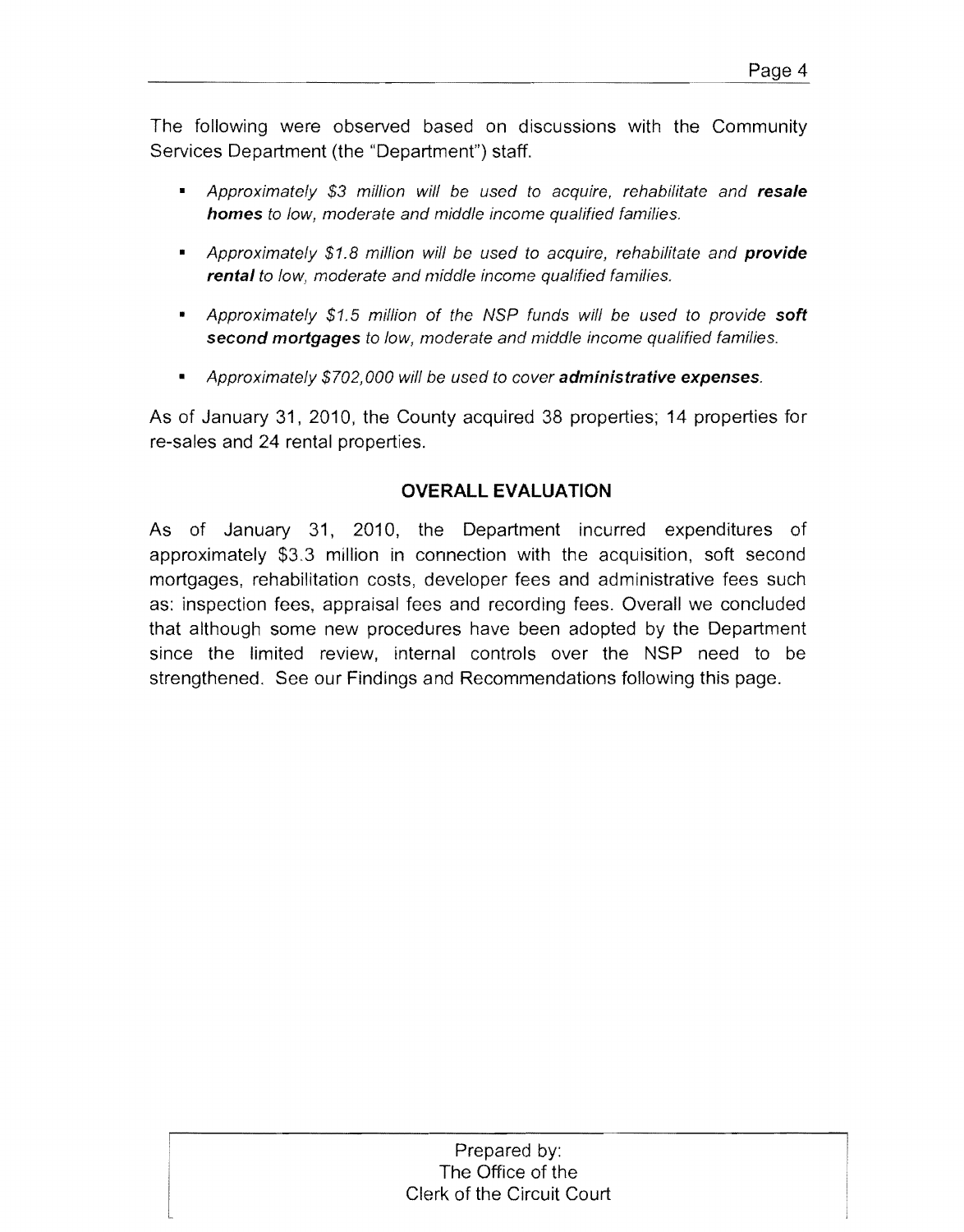# **FINDING NO.1**

### **Insurance policies for NSP acquired properties were not obtained from developers.**

We observed that only eight (8) out of thirty-eight (38) NSP acquired properties or 21% had property insurance, while the remaining 79% of the properties were uninsured during the audit. Insurance coverage was not obtained for some of the properties until Internal Audit requested copies of the policies. Three (3) of the eight (8) insurance policies were obtained in January 2010. The remaining five (5) policies were dated subsequent to the closing date of the property.

### **Current Status**

On March 3, 2010, Internal Audit was provided a copy of the insurance policy for a set of duplexes acquired on January 21, 2010, which will be used as rental properties. The policy was effective March 1, 2010 and will expire on March 1, 2011. As such, the percentage of properties insured as of March 3, 2010, was 26% while 74% of the properties remained uninsured or no audit evidence had been provided to verify that those properties are insured.

### **Recommendation**

We recommend the Department require developers to provide proof of insurance prior to or at closing to ensure properties acquired with NSP funds are insured.

### **Management Response**

The Community Assistance Division employees have obtained insurance policies on ninety-nine percent (99%) of NSP Rental and Resale properties; all twenty-four (24) rental properties and thirteen (13) resale properties. One (1) resale property closed before the insurance policy was obtained. Copies of the insurance policies have been filed in each property's project file.

To expand on the response to Finding No. 7 of the January 5, 2010 Limited Review, Community Assistance will ensure developers provide the Community Assistance Office with an insurance policy of all NSP acquired properties.

> Prepared by: The Office of the Clerk of the Circuit Court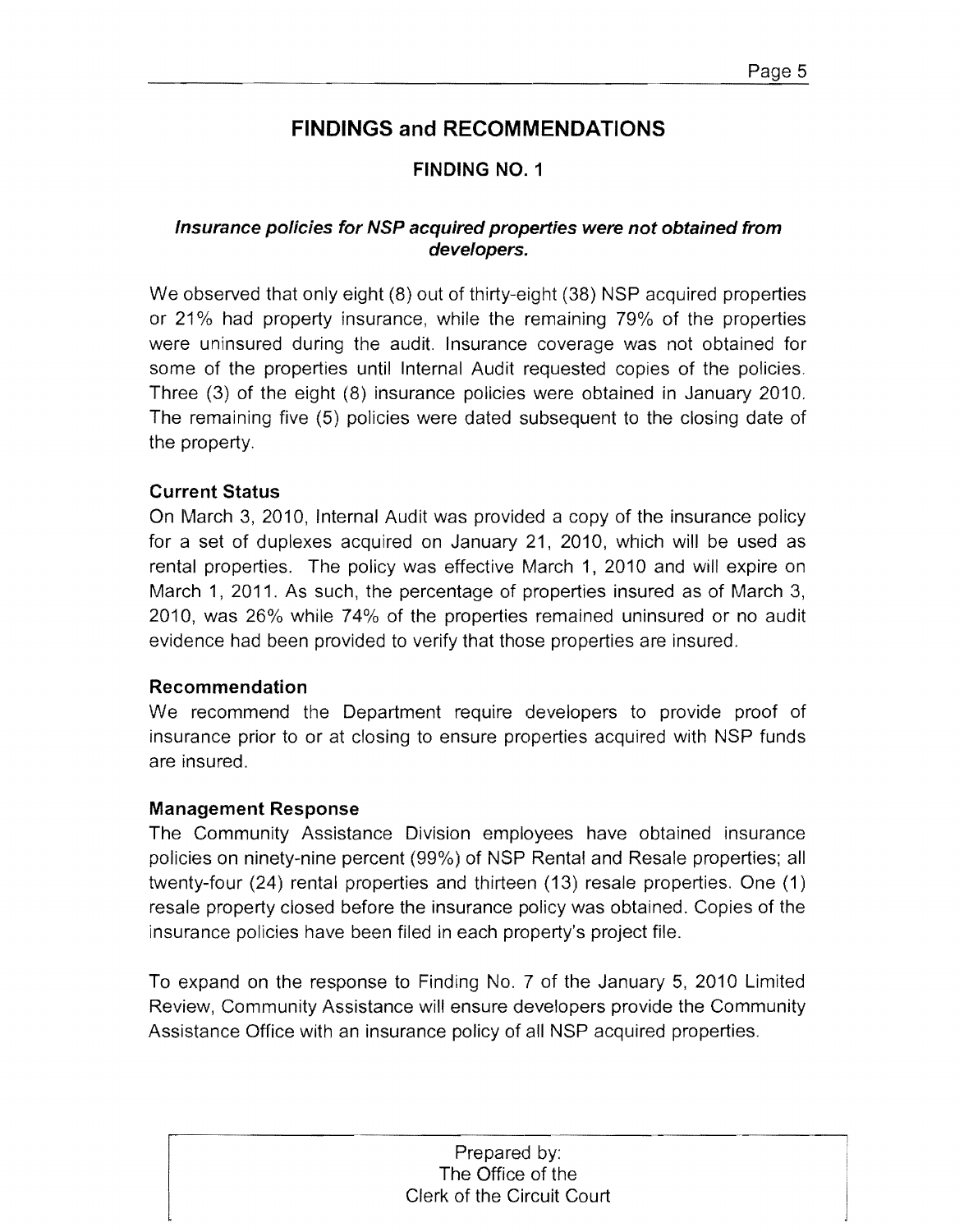### **FINDING NO.2**

### **Insurance policies for resale properties should be for longer periods.**

We observed during our audit insurance policies for properties acquired to be resold are obtained for three-month terms. Insurance policies for such a short period results in higher premiums. In some instances annual premiums were less than the three-month premium. Since the properties are usually not sold within three months, the developer has to extend the policy for another threemonth term which results in higher premiums.

#### **Recommendation**

We recommend the Department require developers to secure policies with longer terms since the houses are not being sold within three months and premiums for shorter terms are higher.

#### **Management Response**

The Community Assistance Division will ensure all NSP resale properties are insured by the Developers for a minimum of six (6) months. A copy of the insurance policy will be filed in each project file.

# ,---...\_--------------------------------, Prepared by: The Office of the Clerk of the Circuit Court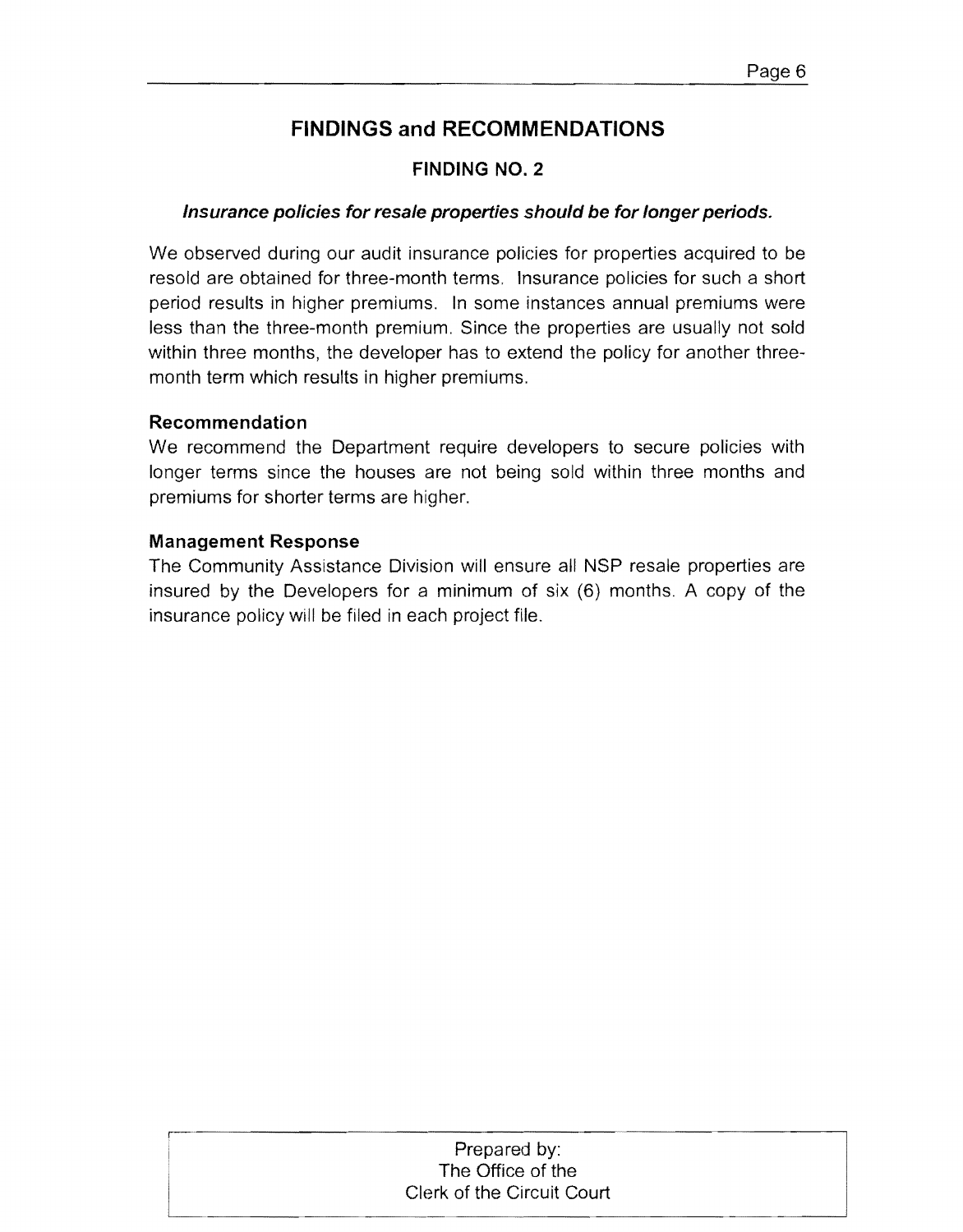### **FINDING NO.3**

# **Administrative dollars allocated for program management and monitoring should be used for such purpose.**

According to the 2008-2009 One-Year Action Plan Substantial Amendment the County submitted to the U.S. Department of Housing and Urban Development, approximately \$702,000 of the NSP funds would be used to "pay reasonable program administration costs related to the planning, execution of the activities, staffing for overall program management, coordination; monitoring, reporting and direct and indirect charges." We observed the Department has taken on additional responsibility with the NSP program without any increase in staffing in connection with monitoring the NSP program.

### **Recommendation**

The Department should assess the adequacy of its staffing **in** connection with the NSP and consider using some of the administrative dollars to retain personnel to effectively monitor the program.

#### **Management Response**

The Community Assistance Division's NSP Administrative dollars are adequately being used to "pay reasonable" program administration costs related to the planning, execution of the activities, staffing for overall program management, coordination; monitoring, reporting and direct and indirect charges. The Community Assistance Division has developed a process to reasonably monitor the NSP Program to ensure program effectiveness.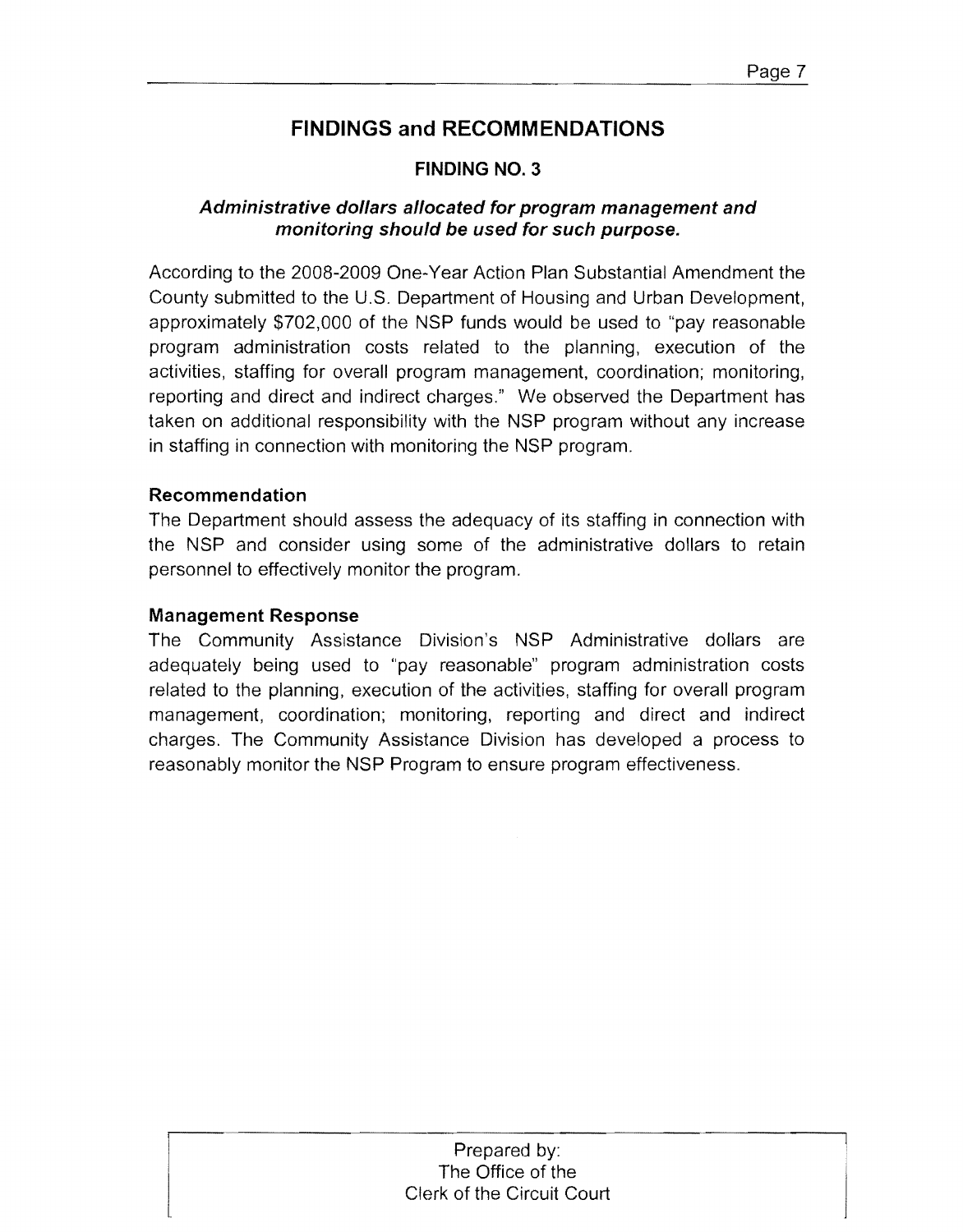### **FINDING NO.4**

### **Energy Audits should be conducted as required by the Scope of Services.**

We observed as indicated by the developers' contract Scope of Services, "the Developer shall coordinate with the appropriate local utility company to obtain a free-of-charge energy audit. The energy audit shall be the basis for all improvements to increase energy efficiency or conservation, or to provide a renewable energy source or sources for such homes."

While conducting our audit we observed no energy audits were conducted for the homes acquired with NSP funds. In February 2010, Internal Audit was provided five (5) energy audits that were conducted in January 2010. The objective of conducting the energy audits prior to the rehabilitation work being done is to increase energy efficiency or conservation and to provide a renewable energy source for such homes.

#### **Recommendation**

We recommend that energy audits be conducted to conform with the scope of services.

### **Management Response**

The Community Assistance Division acknowledges and agrees that Energy Audits have not been conducted according to what is written in the Scope of Service. After meeting with the Developers and Electric Companies the Energy Audits in the Scope should be conducted after the family moves into the home, to accurately determine efficiency or conservation. This free option will be recommended to the homeowner at closing. The NSP Agreements are in the County Attorney's Office to have the Scope of Services amended to include Capital Improvement information that will increase energy efficiency or conservation and to provide a renewable energy source for homes at the time the home is rehabilitated.

### Prepared by: The Office of the Clerk of the Circuit Court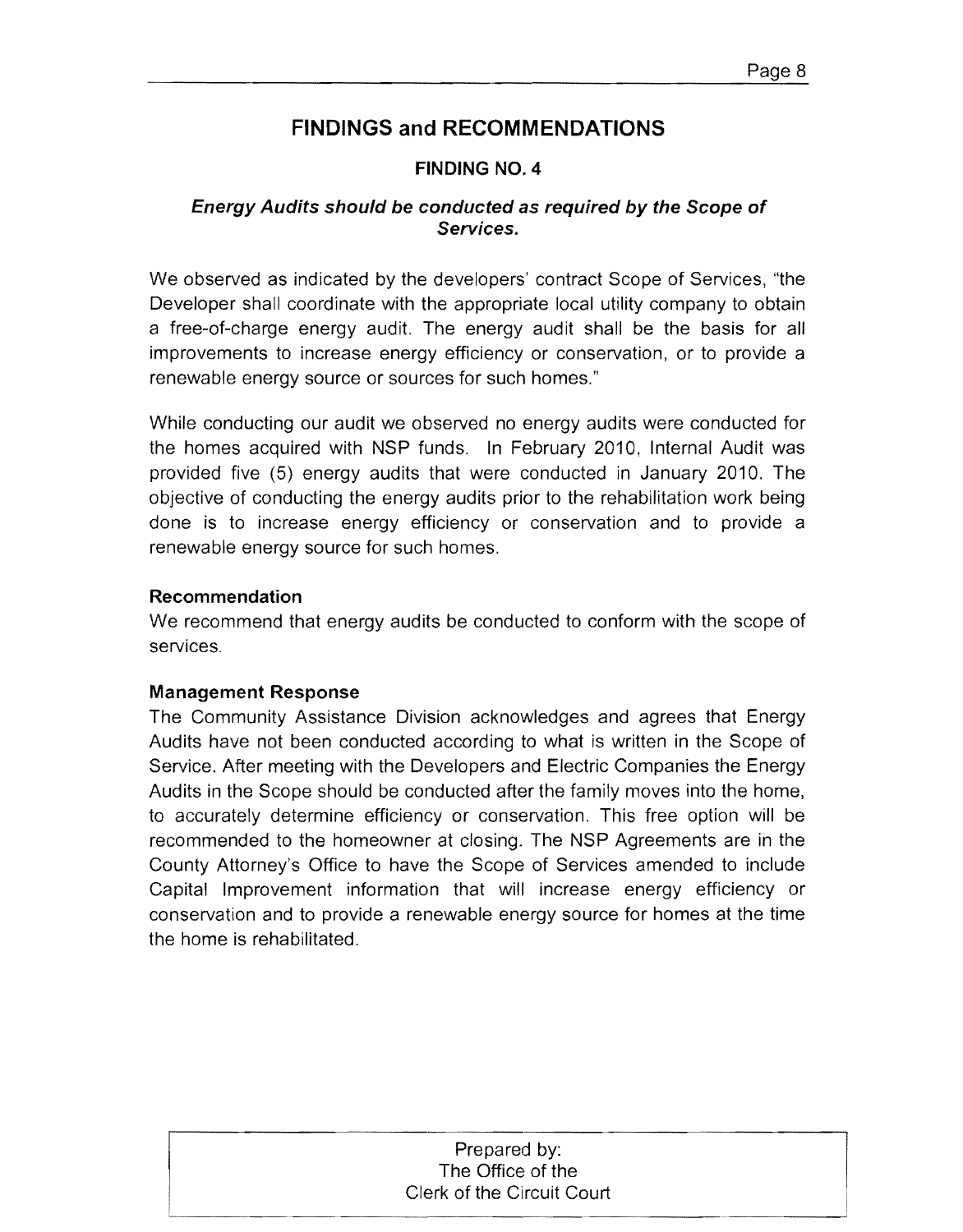# **FINDING NO.5**

# **Building permits should be obtained for rehabilitation work that requires permits.**

During our audit we requested the A/C permit for one of the NSP acquired property that required a permit. The permit was obtained and dated after Internal Audit made the request.

### **Recommendation**

We recommend the Department require developers to provide copies of permits obtained for facilities where rehabilitation work will require permits.

### **Management Response**

The Community Assistance Division obtained and provided the Internal Auditor with the one permit requested and omitted from the property file. Community Assistance will ensure all properties requiring a permit for rehabilitation work have a copy of the permit in the project file.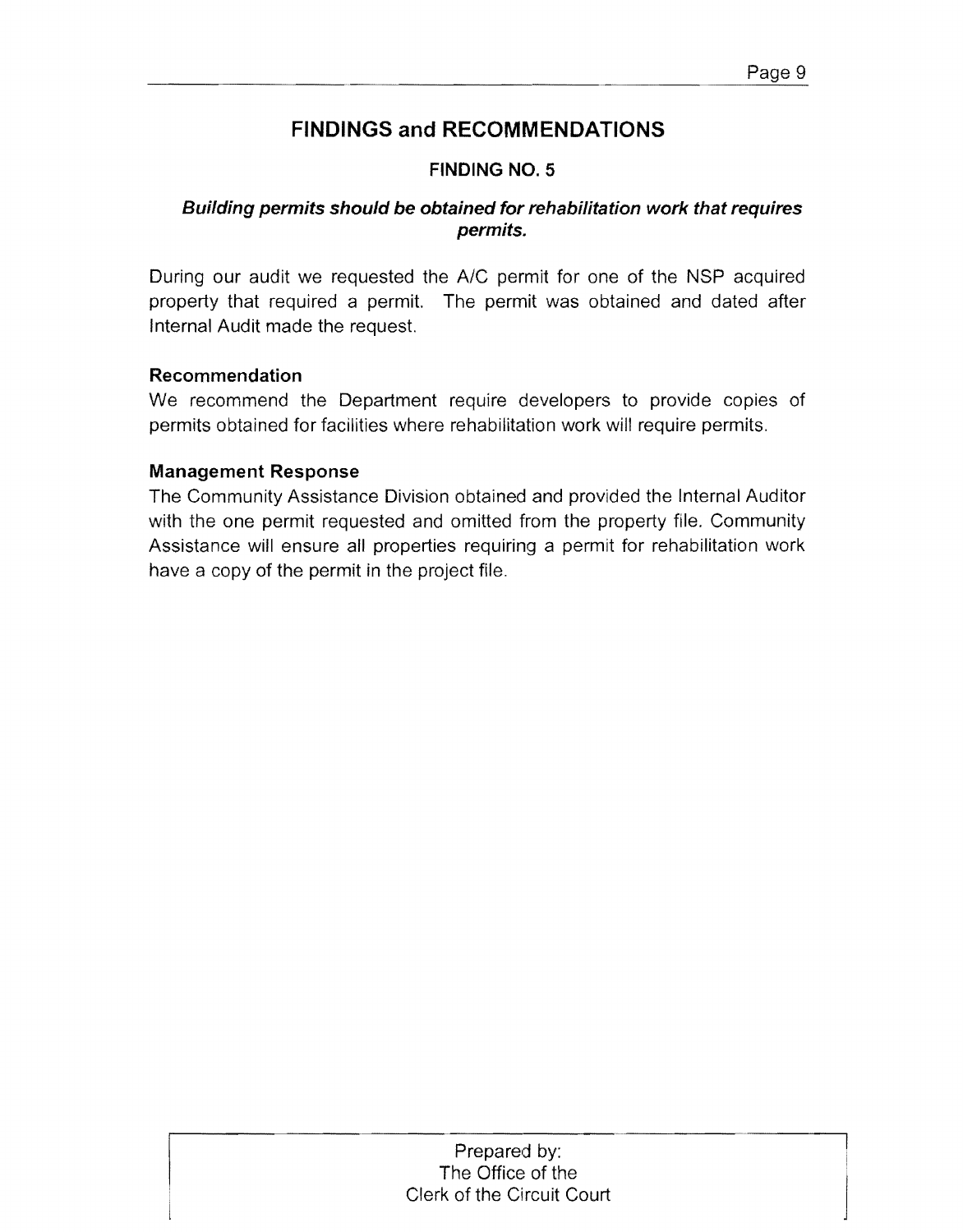# **FINDING NO.6**

### **Certificate of final inspection of rehabilitation work should be maintained for houses rehabilitated.**

As indicated by HUD a Certificate of Final Inspection should be completed for rehabilitation of houses. The purpose of the certificate is to document that the work on the identified property was performed in accordance with the property inspection form and the approved developer's work write-up for the house.

### **Recommendation**

We recommend the Department adopt policies to ensure completed rehabilitation work is inspected/reviewed and such inspection/review be properly documented.

### Management Response

The Community Assistance Division will ensure completed rehabilitation work is inspected/ reviewed and documented in each property file.